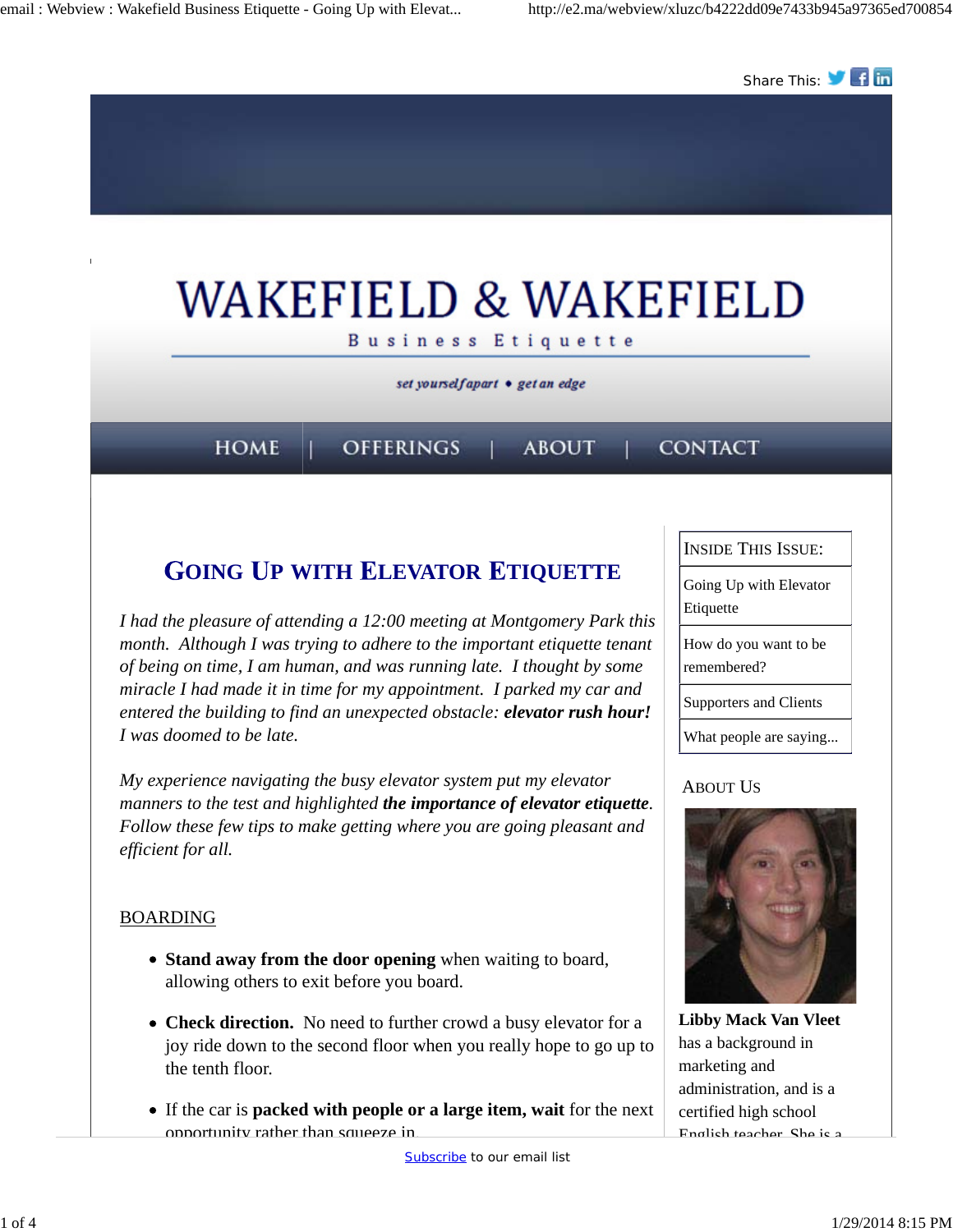### RIDING

- Feel free to **ask someone else to please push the floor button** for you if you cannot reach easily yourself.
- **Keep conversation to a minimum** to avoid irritating fellow riders who may not care as much about your discussion. Also, Portland is a small town. You never know who knows who in that elevator, but you can be guaranteed everyone is listening. Really, the only safe topic to discuss in an elevator is probably the weather.
- No staring, smacking gum, using your cell phone or grooming.
- **Hold the elevator door** for people coming toward you in hallway. All someone has to do is press the "open" button to make the approaching person feel good. People will remember!

### EXITING

**Remember, whoever is in front, goes first.** Even if you haven't reached your destination floor, step out of the car to allow those in back to exit. It's a great move to pleasantly say, "My floor,"' rather than pushing forward if you feel trapped in the back of the car as you reach your floor.

*Being observant and thoughtful when boarding, riding, and exiting the elevator makes it a better day. Do your part to make a busy elevator system as efficient and pleasant as possible.*

#### **YOUR Business Etiquette Topics:**

**Submit your thoughts and questions to libby@wakefieldetiquette.com. Libby will address your ideas in upcoming issues of our newsletter.**

# **OW DO YOU WANT TO BE REMEMBERED**

Libby Van Vleet and her father Wake Mack promote business etiquette. It is a smart and easy way to retain clients. Increase business earnings and sales. It is time to take your employees to the next level.



When you retain the services of Wakefield & Wakefield, be prepared for success as your staff members maximize their potential and exceed

graduate of Colorado College and Chapman University.



**Wake Mack** is a former lawyer, local businessman and financial services development officer. He graduated from Notre Dame, Willamette College of Law, and served in the U.S. Marines Corps.

www.wakefieldetiquette.com 503-893-9253

#### WISE WORDS

"Do not wear your courtesy like a watch, to be taken out now and then when you want to impress people. Be courteous always, wherever you go, with whomever you happen to be."

*– Sister Mary Mercedes*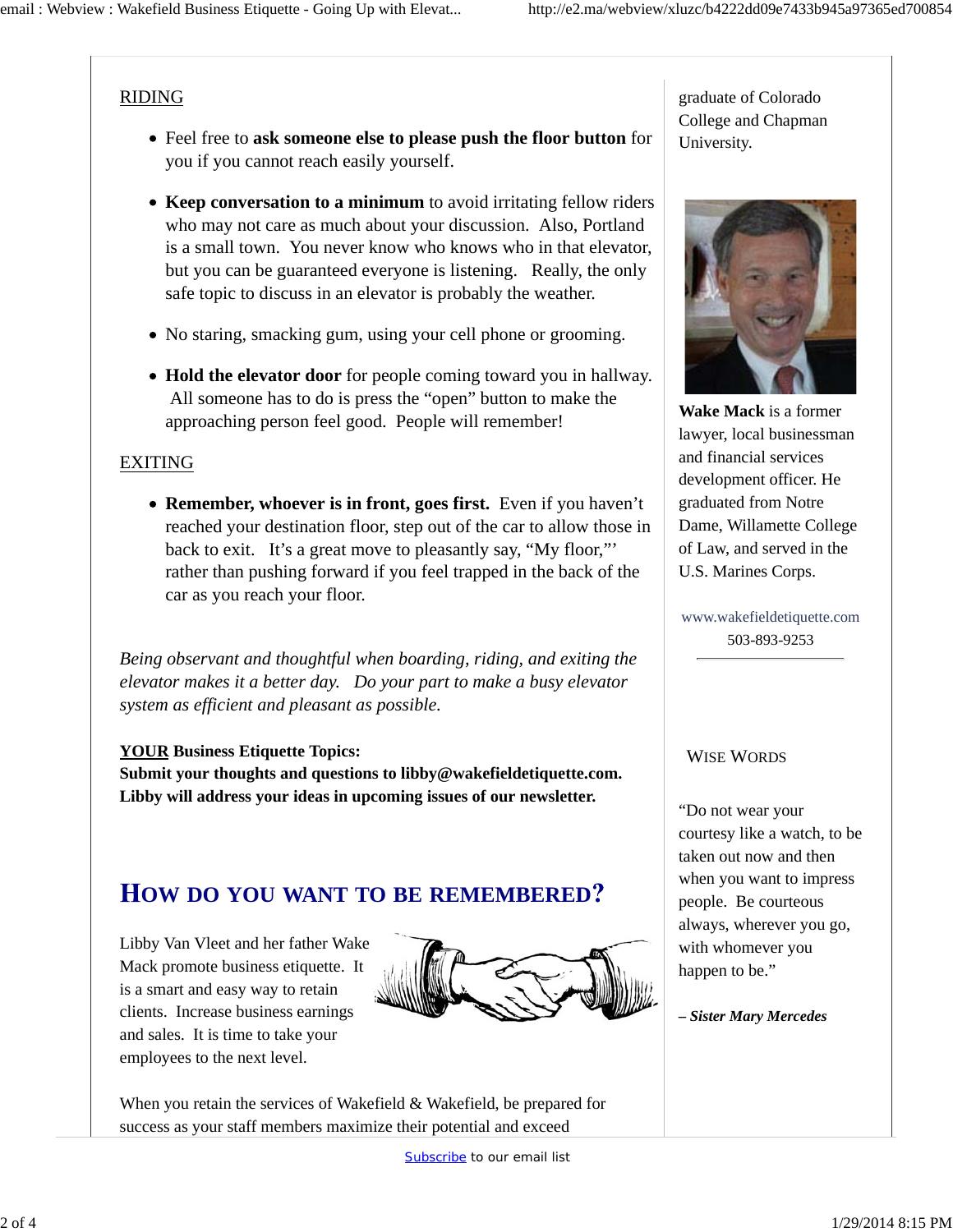expectations.

Set yourself apart to get an edge. People will remember!

*For further information about Wakefield & Wakefield, contact Libby at 503-893-9253 or libby@wakefieldetiquette.com.*

# **UPPORTERS AND LIENTS**

#### *Thanks to all of our fabulous clients and supporters.*

- Arlington Club Speakers Corner Arlington Club
- CB Richard Ellis, Inc. Mike Wells, Managing Director
- Isler Northwest LLC Tania Gitch, C.P.A.
- National Charity League, Inc. Sarah Allen, Portland Chapter
- Washington Trust Bank Linda Williams, President, Oregon Region

## **HAT PEOPLE ARE SAYING**

"Thank you, Wake -- You and Libby were a breath of fresh air for us. Thank you for taking your time to share such timeless information with us." *John Chambers, C.P.A., Isler Northwest LLC*

"Thank you. All of us have more than a few important take-aways – and it was fun too."

*Linda Williams, President, Washington Trust Bank, Oregon Region*

"Thank you for your wonderful presentation today. My colleagues and I enjoyed it immensely and are sure we will put it to good use." *Ray Jordan, President, Ray Jordan, PC*

"There has been a lot of 'buzz' about [your presentation]. People are really interested in the subject, love the positive ways that you present it, and want more."

*Amy Fields*